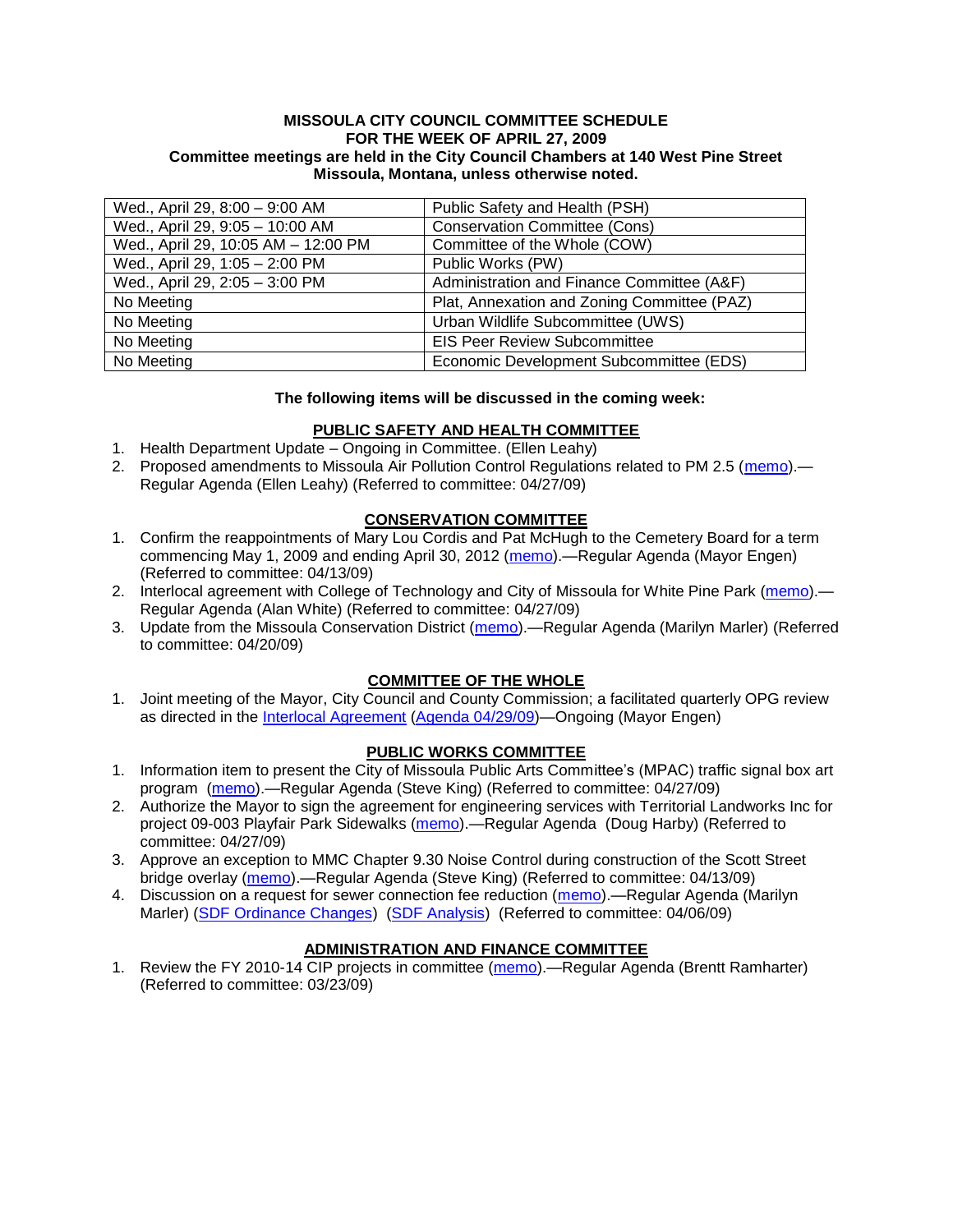### 

### **The following items have been referred to City Council committees, but the committees will not discuss them in the coming week:**

### **PUBLIC SAFETY AND HEALTH COMMITTEE**

- 1. Police Department Update Ongoing in Committee. (Mark Muir)
- 2. Fire Department Update Ongoing in Committee (Mike Painter)
- 3. An [ordinance](ftp://ftp.ci.missoula.mt.us/Packets/Council/2007/2007-02-05/07-01-31 Helmet and bikes psh.htm) amending Chapter 10.42 of the Missoula Municipal Code entitled "Bicycles" that would require minors to wear headgear while bicycling on streets, roadways, sidewalks, alleys and trails; and holding responsible the parent or guardian of a minor found to be in violation of this ordinance. [\(Alternative Ordinance\)](ftp://ftp.ci.missoula.mt.us/Packets/Council/2007/2007-02-26/07-02-19_Alternative_Helmet_and_bikes.htm) [\(PS&H\)](ftp://ftp.ci.missoula.mt.us/Packets/Council/2007/2007-02-05/070131psh.pdf) (Returned from Council floor: 2/26/07)
- 4. Update on the Police facility project. [\(memo\)](ftp://ftp.ci.missoula.mt.us/Packets/Council/2008/2008-05-12/Referrals/Buildingpresentationreferral.htm) Regular Agenda (Mark Muir)(Referred to committee: 05/12/08)
- 5. An [ordinance](ftp://ftp.ci.missoula.mt.us/Packets/Council/2008/2008-12-15/2008CatOrdinanceAmendment%5B1%5D.pdf) amending Missoula Municipal Code Chapter 6.09 entitled "Missoula Cat Ordinance" section 6.09.010 through 6.09.090 to amend definitions, to limit the number of cats over the age of four months that a person, family, or household can harbor, keep, or maintain to five and to enact other general amendments. [\(PS&H\)](ftp://ftp.ci.missoula.mt.us/Packets/Council/2008/2008-12-15/081210psh.pdf) (Returned from Council floor: 01/12/09)
- 6. An [ordinance](ftp://ftp.ci.missoula.mt.us/Packets/Council/2008/2008-12-15/DogOrdinance--PSHrevisions.pdf) amending Missoula Municipal Code Title 6 entitled "Animals" generally amending Chapter 6.04 entitled "Animals Running at Large" and Chapter 6.08 entitled "Dogs and Pet Shops," increasing the fee when an animal is impounded and establishing a fee for a boarding kennel license. [\(PS&H\)](ftp://ftp.ci.missoula.mt.us/Packets/Council/2008/2008-12-15/081210psh.pdf) (Returned from Council floor: 01/12/09)
- 7. [Ordinance](ftp://ftp.ci.missoula.mt.us/Packets/Council/2009/2009-04-13/Public Hearings/090410CellPhone3rdDraft.pdf) amending Title 10 entitled "Vehicles and Traffic" Chapter 10.20 entitled "Operation of Vehicles" by adopting and establishing new sections 10.20.300, 10.20.310 and 10.20.320 generally prohibiting the use of hand-held mobile telephones and other electronic communication devices while simultaneously operating a motor vehicle or a bicycle. [\(memo\)](ftp://ftp.ci.missoula.mt.us/Packets/Council/2009/2009-03-09/Referrals/CellPhonesReferral.pdf) [\(PS&H\)](ftp://ftp.ci.missoula.mt.us/Packets/Council/2009/2009-03-23/090318psh.pdf) (Returned from Council floor: 4/13/09)
- 8. Authorize Police Department to hire Internet Crimes against Children (ICAC) officer, purchase printer/copier/scanner, lease vehicle for ICAC program [\(memo\)](ftp://ftp.ci.missoula.mt.us/Packets/Council/2009/2009-04-20/Referrals/ICACHiringEquipment.pdf).—Regular Agenda (Mark Muir) (Referred to committee: 04/20/09)

## **CONSERVATION COMMITTEE**

- 1. Discuss the ownership, licensing and permitting for Brennan's Wave [\(memo\)](ftp://ftp.ci.missoula.mt.us/Packets/Council/2008/2008-09-08/Referrals/ReferralBrennansWaveLicensing.pdf)—Regular Agenda (Donna Gaukler) (Referred to committee: 09/08/08)
- 2. Approve construction contracts for Phase 1 of White Pine Park Construction [\(memo\)](ftp://ftp.ci.missoula.mt.us/Packets/Council/2009/2009-02-09/Referrals/ReferralWhitePinePark/(2/).pdf).—Regular Agenda (Donna Gaukler) (Referred to committee: 02/09/09)
- 3. A policy statement for enhanced forest practices [\(memo\)](ftp://ftp.ci.missoula.mt.us/Packets/Council/2009/2009-02-23/Referrals/Forest_Practices_Referral.pdf).—Regular Agenda (Marilyn Marler and Ben Schmidt) (Referred to committee: 02/23/09)
- 4. Goal setting with Greenhouse Gas and Energy Conservation Team [\(memo\)](ftp://ftp.ci.missoula.mt.us/Packets/Council/2008/2008-09-08/Referrals/GGECTdialog.pdf)—Regular Agenda (Pam Walzer) (Referred to committee: 09/08/08)

## **PLAT, ANNEXATION & ZONING COMMITTEE**

- 1. Annexation. (see separate list at City Clerk's Office for pending annexations) (Ongoing in Committee)
- 2. Update the Rattlesnake Valley Comprehensive Plan Amendment [\(memo\)](ftp://ftp.ci.missoula.mt.us/Packets/Council/2007/2007-04-02/Referrals/Rattlesnake_Plan_Update_referral.pdf).—Regular Agenda (Dave Strohmaier) (Referred to committee: 04/02/07)
- 3. Discuss council's interest in pursuing a negotiated settlement over disputed trail conditions for Clark Fork Terrace No. 2 Subdivision [\(memo\)](ftp://ftp.ci.missoula.mt.us/Packets/Council/2008/2008-02-25/Referrals/Clark_Fork_Terrace_2.pdf).—Regular Agenda (Mayor Engen/Jim Nugent) (Referred to committee: 02/25/08)
- 4. Request to rezone the property legally described as Lot 3 of Scott Street Lots Subdivision, located in Section 16, T13N, R19W, P.M.M. form D (Industrial) to I-1 (Light Industrial), based on the finding of fact and conclusions of law. (PAZ [05/21/08\)](ftp://ftp.ci.missoula.mt.us/Packets/Council/2008/2008-06-02/080521paz.pdf) (Returned from Council floor: 6/2/08)
- 5. Discussion of OPG's proposed [task list](ftp://ftp.ci.missoula.mt.us/Packets/Council/2008/2008-07-07/UITaskList.pdf) [\(Urban Initiatives work plan\)](ftp://ftp.ci.missoula.mt.us/Packets/Council/2006/2006-06-12/Referrals/Urban_Init.htm) Regular Agenda (Mike Barton) (Referred to committee: 06/12/06)
- 6. Orchard Homes discussion and work session to set a foundation for considering annexation, rezoning, and subdivision proposals within the context of City land use and infrastructure policy. [\(memo\)](ftp://ftp.ci.missoula.mt.us/Packets/Council/2008/2008-07-14/Referrals/OrchardHomesDiscMemo.pdf)—Regular Agenda (Roger Millar) (Referred to committee: 07/14/08)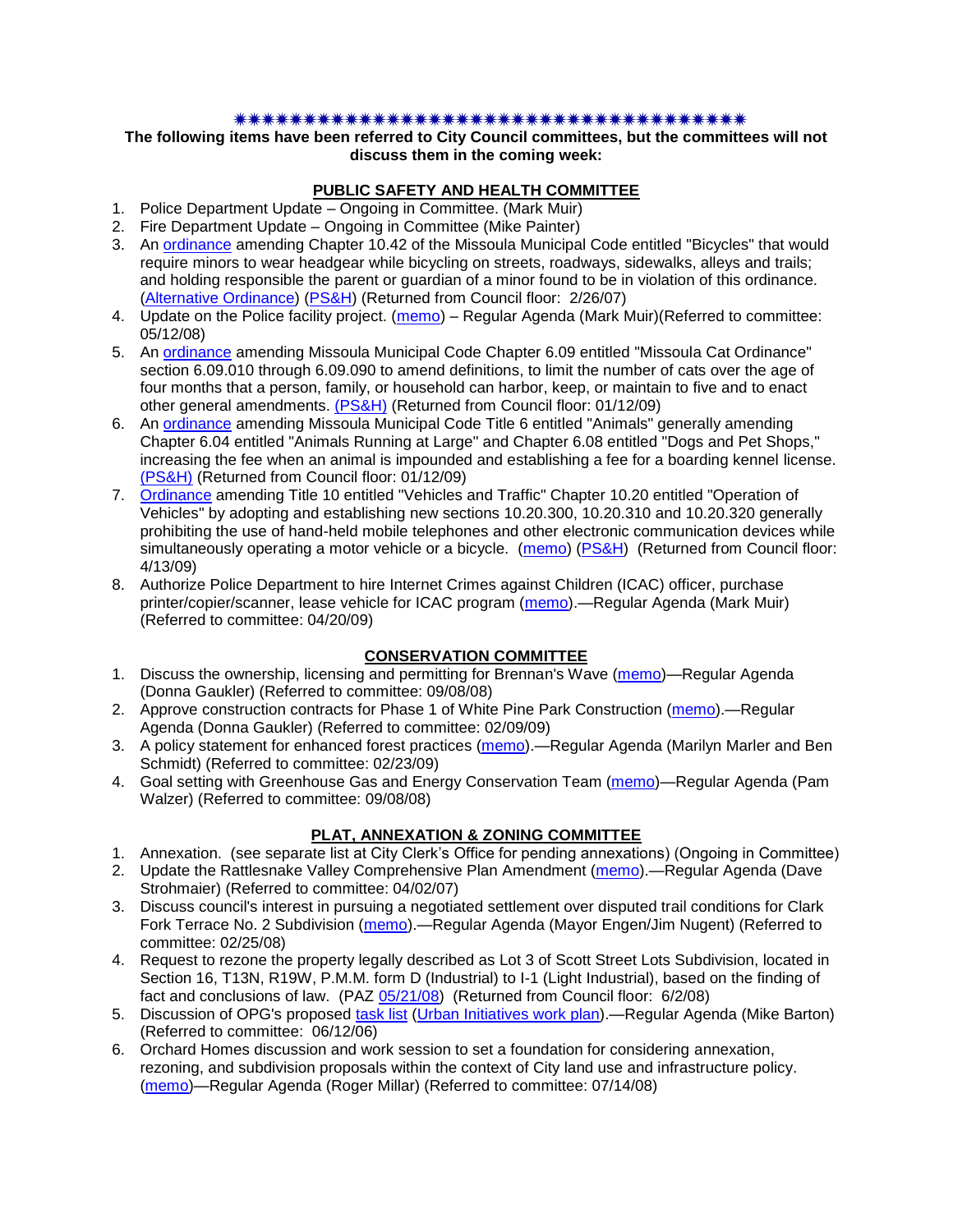- 7. Correct the conflict in the height calculation regulations, between written language (a building envelope shall be established by showing the maximum vertical height allowed by zoning from finished grade) and the drawing on [page 151 o](ftp://www.co.missoula.mt.us/opg2/Documents/CurrentRegulations/CityZoningTitle19/CH19.67Hillside.pdf)f the [Zoning Ordinance.](ftp://www.co.missoula.mt.us/opg2/Documents/CurrentRegulations/CityZoningTitle19/CityOrdinanceLP.htm)--Regular Agenda (Ed Childers) (Referred to committee: 3/27/06)
- 8. Ongoing discussion of City planning issues with members of the Planning Board.--Regular Agenda (Bob Jaffe) (Referred to committee: 3/20/06)
- 9. Discussion on assuring the currency of growth policy amendments [\(memo\)](ftp://ftp.ci.missoula.mt.us/Packets/Council/2008/2008-09-08/Referrals/Plan_updates.pdf)—Regular Agenda (Dave Strohmaier) (Referred to committee: 09/08/08)
- 10. Consider an interim emergency ordinance for proposed amendments to the City Zoning Ordinance, Chapter 19.90 Signs [\(memo\)](ftp://ftp.ci.missoula.mt.us/Packets/Council/2008/2008-12-15/Referrals/ElectronicSignOrdinanceMemo.pdf).—Regular Agenda (Tom Zavitz) (Referred to committee: 12/15/08)
- 11. Consolidated Public Review Draft of the Missoula City Zoning Ordinance submitted by Duncan Associates to the Missoula Consolidate Planning Board for its review and recommendation [\(memo\)](ftp://ftp.ci.missoula.mt.us/Packets/Council/2009/2009-02-09/Referrals/CodeRewritetoPBMemo.pdf).—Regular Agenda (Roger Millar) (Referred to committee: 02/09/09)
- 12. Presentation and discussion on the Greater Downtown Master Plan [\(memo\)](ftp://ftp.ci.missoula.mt.us/Packets/Council/2009/2009-04-06/Referrals/GreaterMasterPlan.pdf).—Regular Agenda (Downtown Business Improvement District—Rod Austin) (Referred to committee: 04/06/09)

## **ADMINISTRATION AND FINANCE COMMITTEE**

- 1. Approve claims. (Ongoing) (Consent Agenda)
- 2. Approve journal vouchers. (Ongoing) (Consent Agenda)
- 3. Approve budget transfers. (Ongoing) (Consent Agenda)
- 4. Update from the Missoula Performing Arts Center [\(memo\)](ftp://ftp.ci.missoula.mt.us/Packets/Council/2008/2008-04-07/Referrals/Performing_Arts_Center.pdf).—Regular Agenda (Dave Strohmaier) (Referred to committee: 04/07/08)
- 5. [Resolution](ftp://ftp.ci.missoula.mt.us/Packets/Council/2008/2008-09-22/referrals/Sewerrateresolution.pdf) revising the City's sewer use fee structure and increasing sanitary sewer rates by 5% per year for four years to support infrastructure improvements required to operate the city's sanitary sewer system. [\(A&F\)](ftp://ftp.ci.missoula.mt.us/Packets/Council/2008/2008-10-06/081001af.pdf) [\(Slideshow presentation as a webpage\)](ftp://ftp.ci.missoula.mt.us/Packets/Council/2008/2008-11-03/2008-11-03SewerUserRateIncrease_files/frame.htm) (Returned from Council floor: 11/03/08)
- 6. An ordinance amending the municipal code as it relates to bike licensing. [\(A&F\)](ftp://ftp.ci.missoula.mt.us/Packets/Council/2008/2008-12-15/081210af.pdf) (Returned from council floor: 12/15/08)
- 7. Amend City Council Rule 21(a) to clarify quorum requirements [\(memo\)](ftp://ftp.ci.missoula.mt.us/Packets/Council/2008/2008-04-28/Referrals/CouncilRule21aReferral.pdf).—Regular Agenda (Jason Wiener) (Referred to committee: 04/28/08) (*Tabled in Committee on 02/11/09*)

## **PUBLIC WORKS COMMITTEE**

- 1. Consider the sizes of grease interceptors for the restaurant industry [\(memo\)](ftp://ftp.ci.missoula.mt.us/Packets/Council/2008/2008-04-21/Referrals/Industrial_waste_restaurants.pdf).—Regular Agenda (Stacy Rye and Bob Jaffe) (Referred to committee: 04/21/08)
- 2. Consider restructuring the city's Sewer Loan Program along the lines of the recently approved change to the Sidewalk & Curb Loan Fund.—Regular Agenda (Ed Childers) (Referred to committee: 06/26/06)
- 3. Discussion item regarding complete streets [\(memo\)](ftp://ftp.ci.missoula.mt.us/Packets/Council/2008/2008-11-03/Referrals/completestreetsreferral.pdf).—Regular Agenda (Jason Wiener) (Referred to committee: 11/03/08)
- 4. Information item to present the City's Master Sidewalk Plan. [\(memo\)](ftp://ftp.ci.missoula.mt.us/packets/council/2009/2009-01-12/Referrals/MstrSdwlkPlnREF.pdf)—Regular Agenda (Doug Harby) (Referred to committee: 01/12/09)
- 5. Discussion item to consider vacating portions of an 1896 petition County road on the westerly side of Miller Creek Road [\(memo\)](ftp://ftp.ci.missoula.mt.us/packets/council/2008/2008-10-06/Referrals/MllrCkROWVacREF.pdf).—Regular Agenda (Monte Sipe) (Referred to committee: 10/06/08)
- 6. Discuss CS Porter School Crossing issue and develop approaches to remediate [\(memo\)](ftp://ftp.ci.missoula.mt.us/Packets/Council/2009/2009-02-23/Referrals/ReferralCSPorter.pdf).—Regular Agenda (Ed Childers) (Referred to committee: 02/23/09)
- 7. Discussion of local, city-sponsored energy production [\(memo\)](ftp://ftp.ci.missoula.mt.us/Packets/Council/2008/2008-12-22/Referrals/LocaLPowerReferral.pdf).—Regular Agenda (Ed Childers) (Referred to committee: 12/22/08)
- 8. Information item to review the Rattlesnake Valley traffic engineering study [\(memo\)](ftp://ftp.ci.missoula.mt.us/packets/council/2008/2008-08-25/Referrals/RsnakeTrfficStudyREF.pdf).—Regular Agenda (Steve King) (Referred to committee: 08/25/08)
- 9. Authorize speed limits [\(memo\)](ftp://ftp.ci.missoula.mt.us/Packets/Council/2008/2008-12-08/Referrals/ReferralAuthorizeSpeedLimits.pdf) [\(Speed Limits Memo –](ftp://ftp.ci.missoula.mt.us/packets/council/2008/2008-12-15/Referrals/SpeedLimitMemo.pdf) Steve King)[\(Presentation Maps\)](ftp://ftp.ci.missoula.mt.us/packets/council/2009/2009-01-05/Referrals/SpeedPresentation.pdf).—Regular Agenda (Ed Childers) (Referred to committee: 12/08/08)
- 10. George Elmer Drive Speed Limit [\(memo\)](ftp://ftp.ci.missoula.mt.us/Packets/Council/2008/2008-11-17/Referrals/GeorgeElmerSpeedLimit.pdf).—Regular Agenda (Bob Jaffe)(Referred to committee: 11/17/08)
- 11. [Resolution](ftp://ftp.ci.missoula.mt.us/packets/council/2009/2009-03-16/Referrals/MllrCkROWVacRES.pdf) of intention to close and vacate certain portions of Miller Creek Road and Lower Miller Creek Road generally located between Briggs and the "Wye". [\(Resolution A\)](ftp://ftp.ci.missoula.mt.us/Packets/Council/2009/2009-04-13/Public Hearings/RESOLUTIONA-MillerCreekRoadPetitioners.pdf) [\(Resolution B\)](ftp://ftp.ci.missoula.mt.us/Packets/Council/2009/2009-04-13/Public Hearings/RESOLUTIONB-MillerCreekRoadStaff.pdf) (Staff [Report\)](ftp://ftp.ci.missoula.mt.us/Packets/Council/2009/2009-04-13/Public Hearings/MillerCreekVacationStaffReport.pdf) [\(map-](ftp://ftp.ci.missoula.mt.us/Packets/Council/2009/2009-04-13/Public Hearings/AerialMapExhibit.pdf)*6 MB file size*) [\(memo\)](ftp://ftp.ci.missoula.mt.us/Packets/Council/2009/2009-03-16/Referrals/WGMAmend2MllrCkREF.pdf) [\(PW\)](ftp://ftp.ci.missoula.mt.us/Packets/Council/2009/2009-03-23/090318pw.pdf) (Returned from Council floor: 4/13/09)